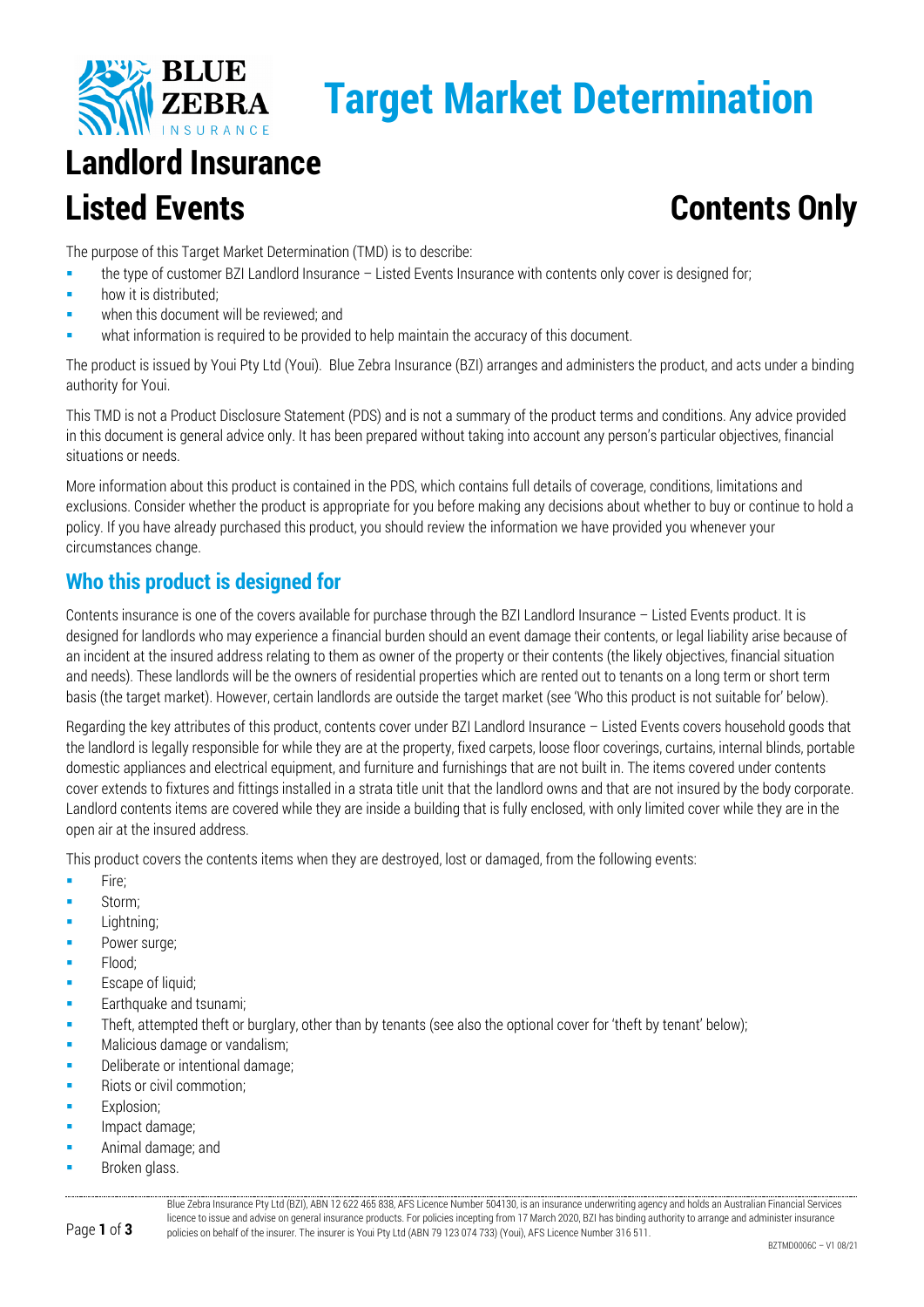

## **Target Market Determination**

#### **Landlord Insurance – Listed Events, Contents Only**

In addition to repairing or replacing the contents items when they are damaged, the product will also provide for additional benefits that cover things such as removing any damaged items and locating the source of escaped liquid.

The product also provides some additional covers for situations such as when the landlord's keys have been stolen, for malicious damage or vandalism to a body corporate building that the landlord is liable for, or where there is electric motor burnout in certain contents items.

Another key attribute of BZI Landlord Insurance – Listed Events is cover for legal liability. This provides protection to the landlord if they become liable to pay for the death of or injury to unrelated people, or damage to their property, for incidents in relation to them owning the property and landlord contents at the insured address.

There are also some optional covers for purchase to meet more specific objectives, financial situation and needs of landlords. Where included on the policy, these covers are further key attributes of BZI Landlord Insurance – Listed Events:

- (a) **Theft by tenant** designed for landlords who may experience a financial burden from the theft of contents items by their tenant or a visitor of their tenant. Further, when there is a claim paid for theft by tenant this cover may provide an additional benefit for limited legal expenses that the landlord incurs when seeking to recover from the tenant (or their visitor).
- (b) **Loss of rent** designed for landlords who may experience a financial burden if the property becomes uninhabitable or untenantable and as a result they do not get rental income. For example if there is damage or destruction of the contents at the insured address, or the tenants are unable to access the property due to damage or destruction at a nearby property.
- (c) **Rent default** designed for landlords who may experience a financial burden if their tenant stops paying the rent that is owed under a long term rental agreement, including if they vacate the property without giving the required notice and leaving unpaid rent, or stop paying rent and refuse to vacate the property.
- (d) **Special contents** designed for landlords that are the owners of landlord contents items that are more valuable in nature who want to make sure they are insured for their full value if they experience a financial loss as a result of those items being damaged.

All the above key attributes make BZI Landlord Insurance – Listed Events cover likely to be consistent with the likely objectives, financial situation and needs of the target market because it provides cover, or the option to add cover, for events that may result in significant damage to the landlord's contents, or loss of rental income from the property. The product provides coverage for the typical types of contents items that landlords expect to be considered part of the insured property. The product also provides coverage for legal liability arising because of incidents at the insured address that the landlord may be liable for given their ownership of the property.

#### **Who this product is not suitable for**

This product is not suitable for landlords whose contents are:

- **Part of a hotel, motel or bed and breakfast accommodation:**
- **part of a boarding house or hostel;**
- contained within a dwelling that is poorly maintained and not in an occupiable, liveable condition.

#### **Distribution conditions**

BZI Landlord Insurance – Listed Events can only be purchased through an intermediary authorised by BZI. BZI has contractual arrangements with brokers (including their Authorised Representatives) who are appropriately licensed to sell their products, and as part of their licensing these brokers have adequate training to provide this product to their customers. BZI has a range of supervision and monitoring procedures, and provides training and support regarding the process to follow for getting quotes for this product and administering the policies once purchased.

When completing a quote, the BZI processes include a number of questions that enable the collection of information that help to determine if the applicant is within the target market for this product, if we will insure them and their contents, and for what premium and excess. The customer should always answer these questions accurately and check with their intermediary if they are not sure what a question means.

These conditions make it likely that BZI Landlord Insurance – Listed Events will only be distributed to consumers within the target market for this product because the brokers have knowledge of the policy terms and conditions, and processes are designed to identify instances where a policy is not suitable for the applicant.